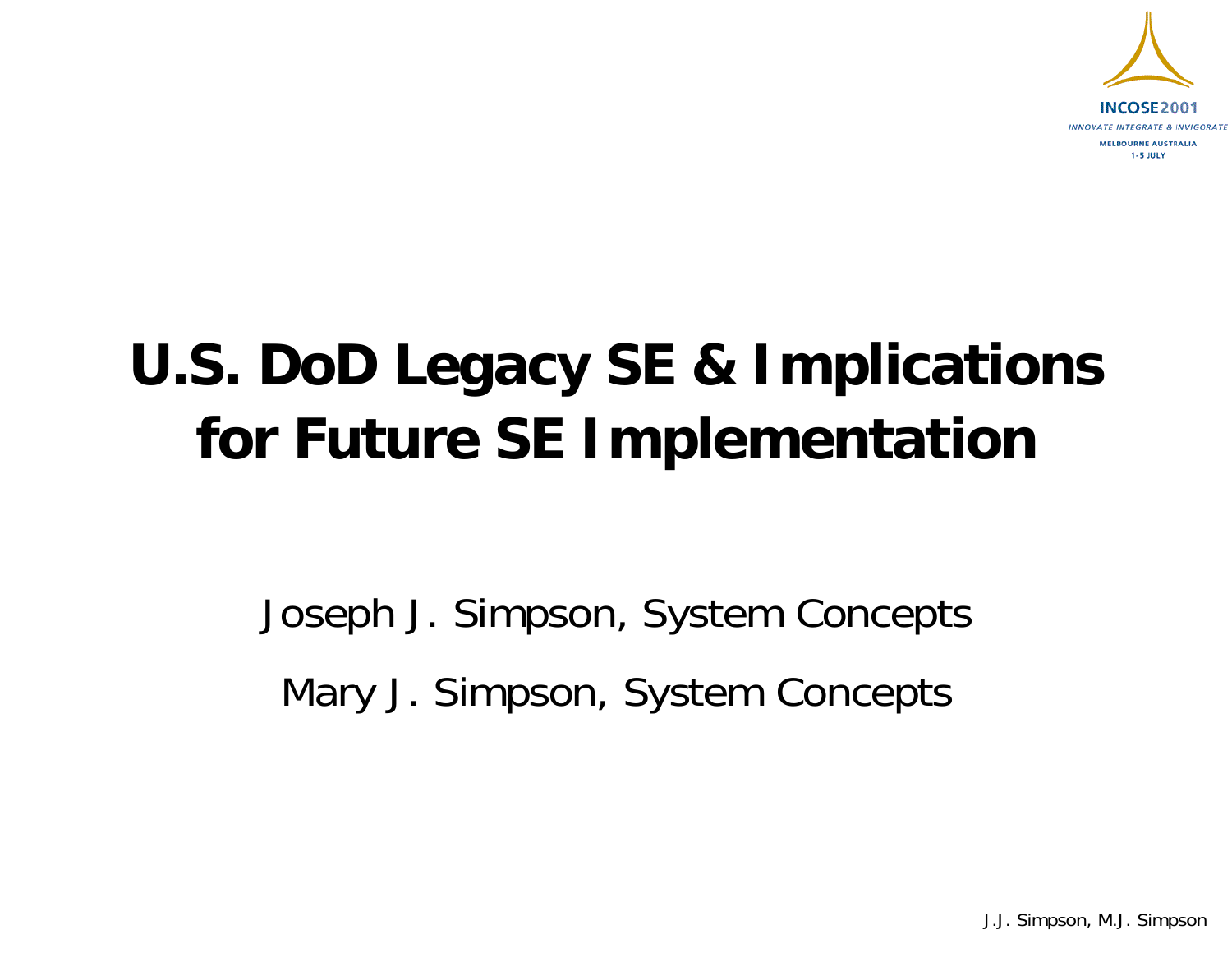### **Systems Engineering - A Macro Process**

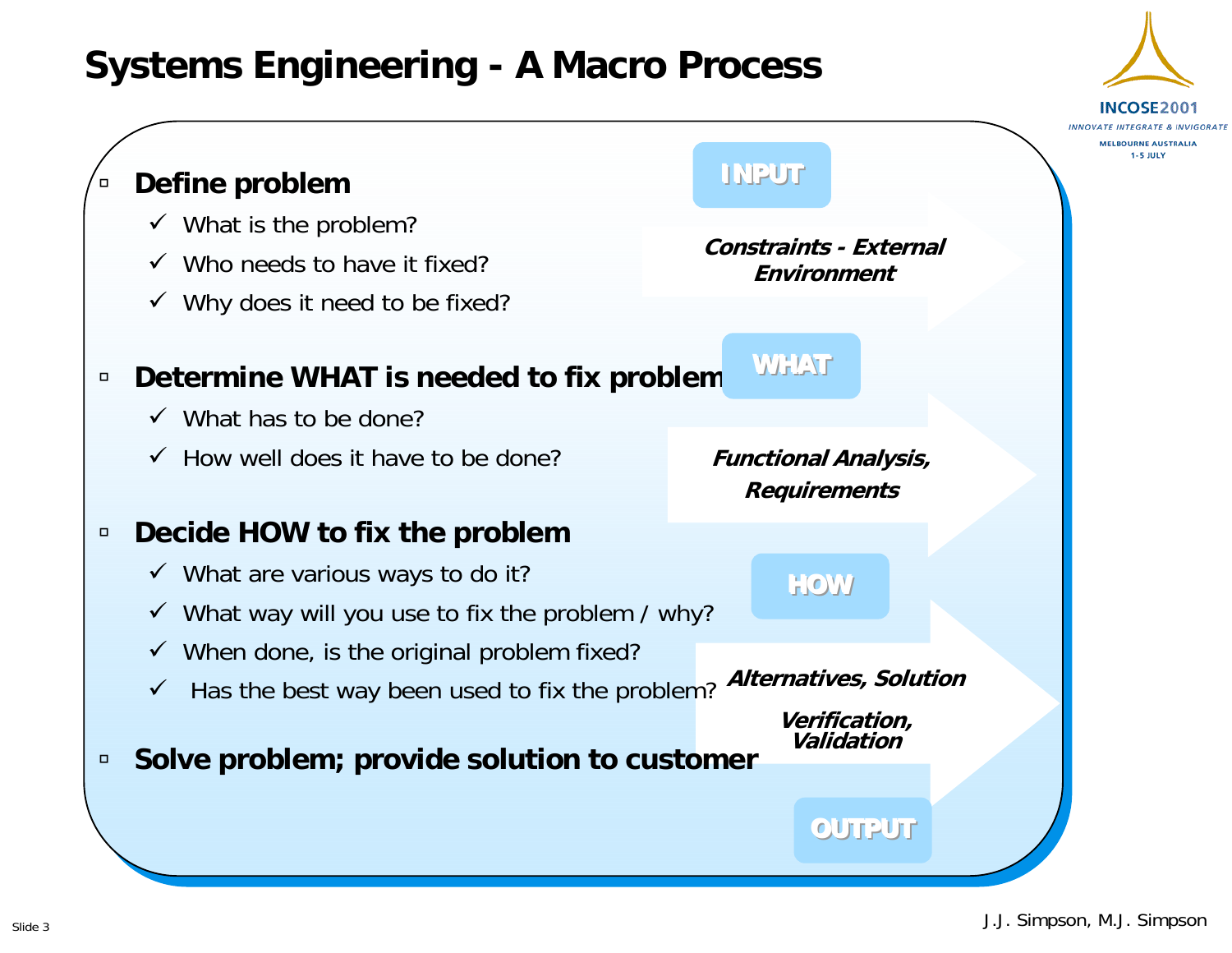### **Systems Engineering - Notional Format**



Slide 4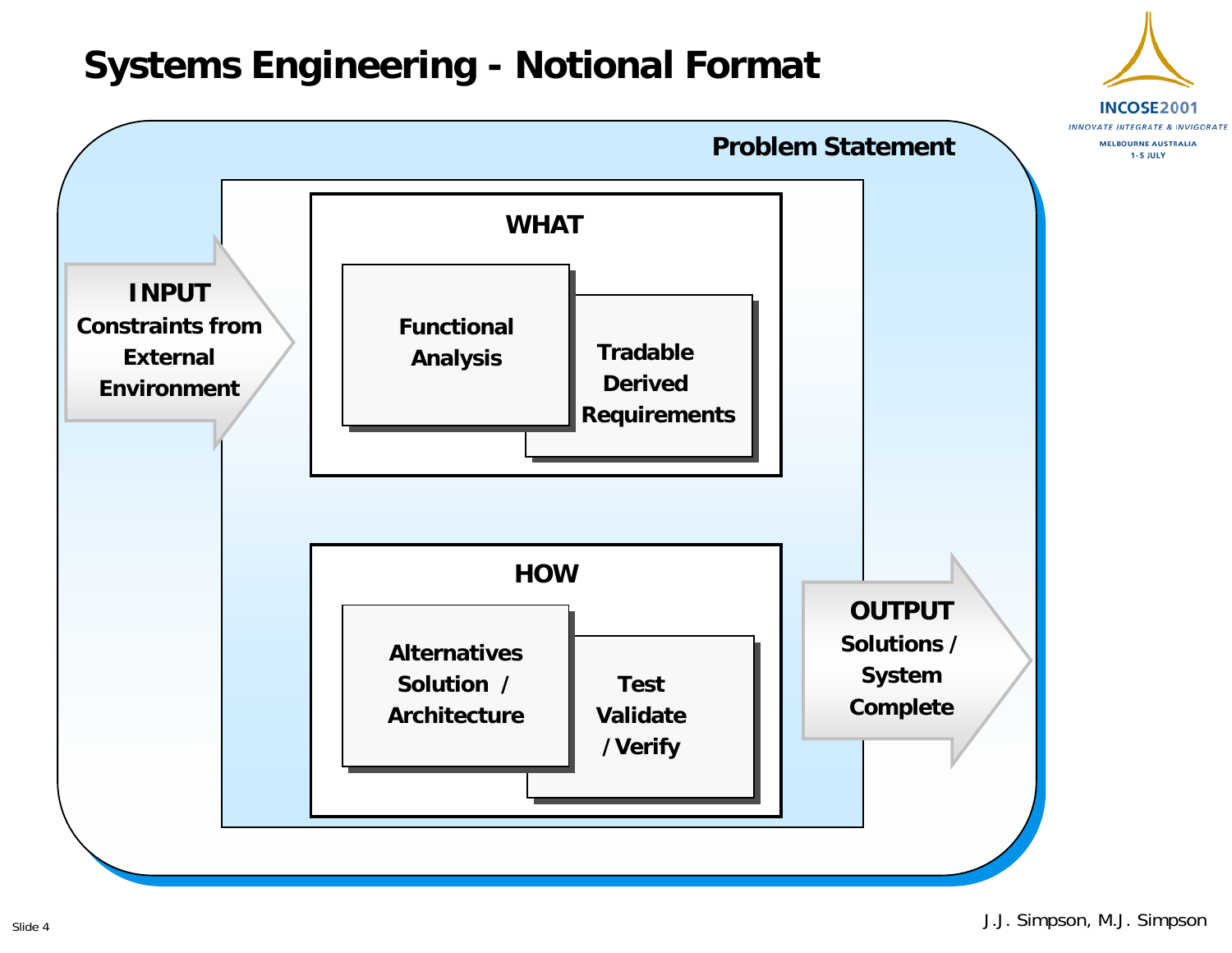### **The Nature of a Systems Approach: Multi-Phased, Hierarchical, Multi-Dimensional**



INCOSE2001 INNOVATE INTEGRATE & INVIGORATE **MELBOURNE AUSTRALIA** 1-5 JULY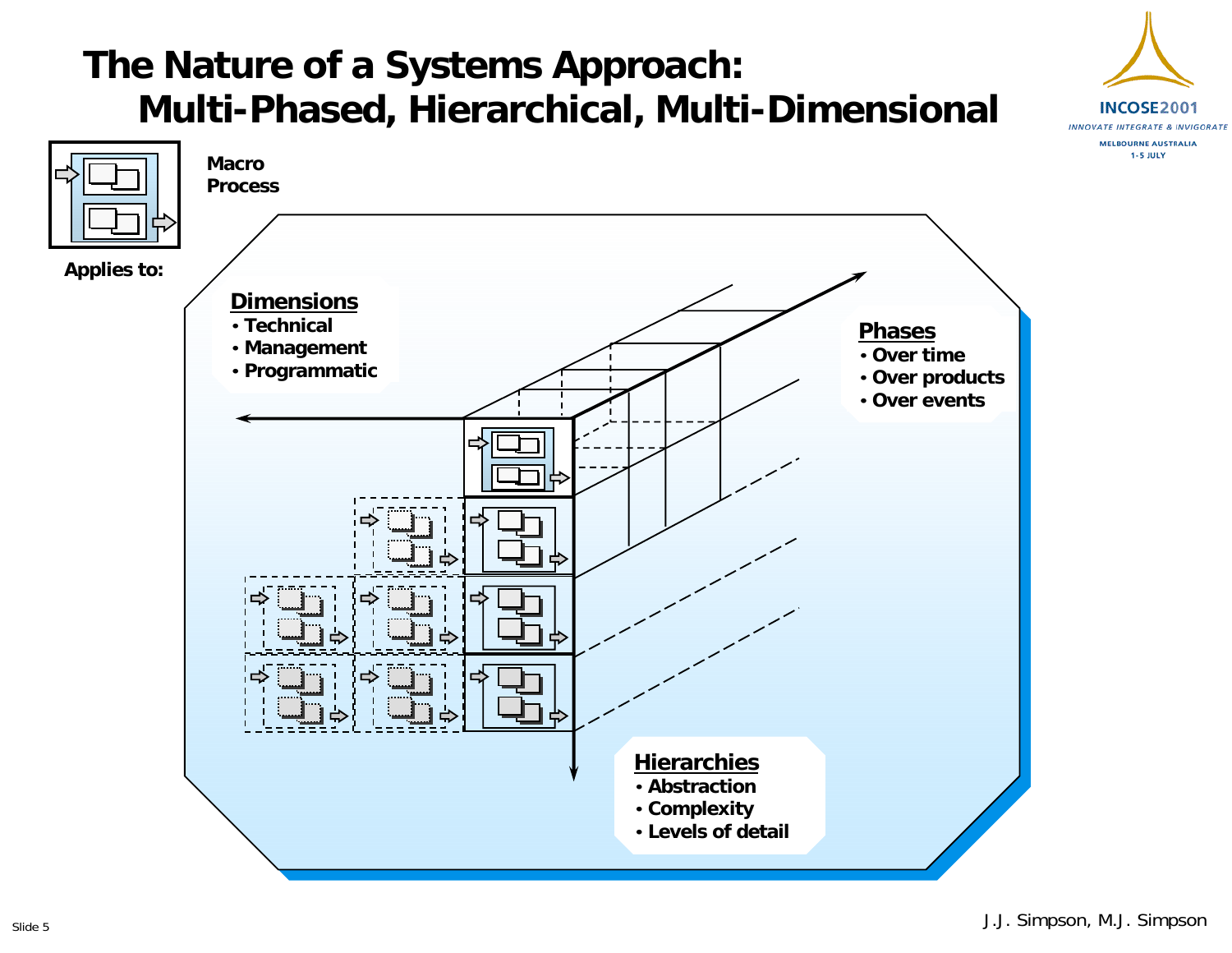# **Where in Systems Approach Morphology Does SE Get Applied?**



#### à **Phases / Time Dimension**

- $\checkmark$  Sequenced from birth to death of system
- $\checkmark$  Segmented by major decision milestones
- $\checkmark$  Populated intervals between milestones called phases and define a coarse structure in life cycle [program & project planning, systems development, production, distribution, operations, retire]**\***

#### à **Hierarchical / Logic Dimension**

- $\checkmark$  Defines generalized human group problem solving procedure
- $\checkmark$  Logic elements [problem definition, value system design, systems synthesis, systems analysis, optimization of each alternative, decision-making, planning for action]**\***: (1) may be performed in many time orders, (2) each of which usually must be performed for a phase to be complete, and (3) repeated for subsystems, modules and components at lower levels within a phase

 $\checkmark$  Controlled by a multilevel logic

#### à **Knowledge / Content Dimension**

 $\checkmark$  Bodies of facts, models, and techniques necessary to plan, design, produce and to use a system within a total life cycle: (1) conventional fields [engineering, medicine, law, architecture, ...]\* (2) a unique mix of conventional disciplines and some not found among them at all

#### à **Cultural / Political / Behavioral (Human) Dimension**

- $\checkmark$  Designers and users of systems play characteristic roles and are bound within a culture
- $\checkmark$  Culture impacts preferences, attitudes toward risk, management styles, data and models used...
- **\*** A.D. Hall, Metasystems Methodology, 1989.

#### **In Framework Consistent with Application Domain In Framework Consistent with Application Domain**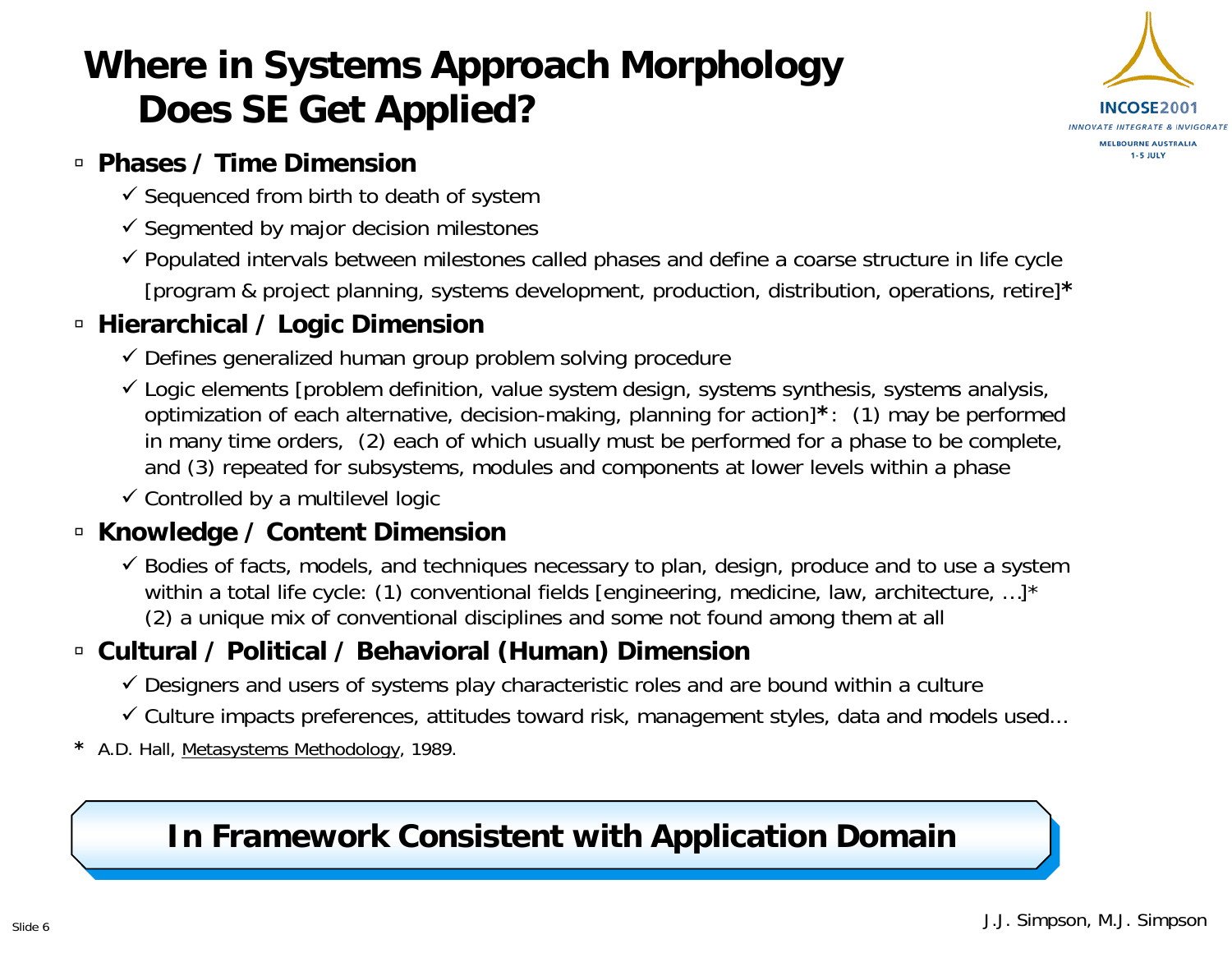### **Major Program Justification: U.S. Military**

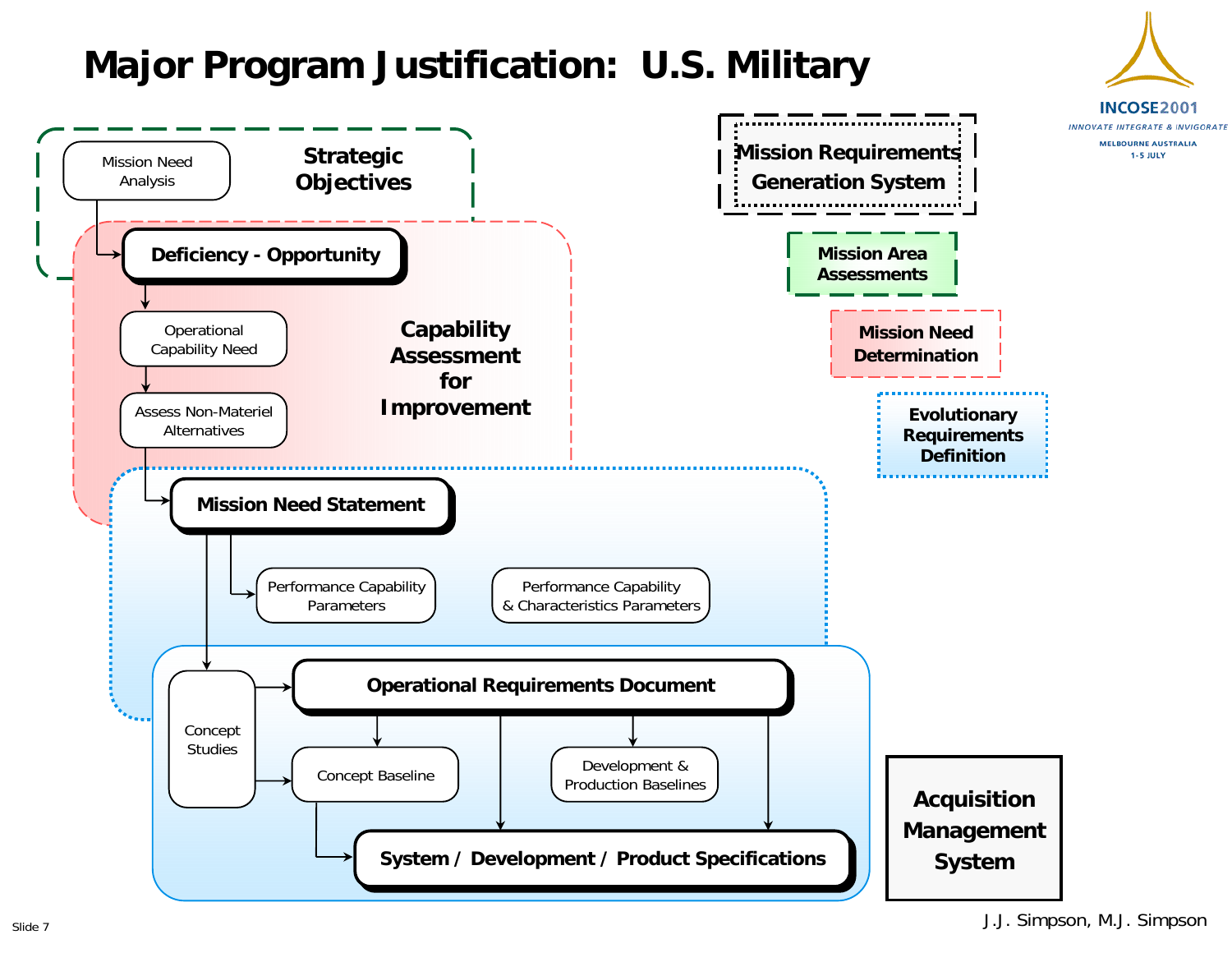### **Integrated Program Summary (IPS)**



#### **IPS IPS-- PRIMARY DECISION PRIMARY DECISION PRIMARY DECISION DOCUMENT DOCUMENT DOCUMENT**

- •**Summarizes where the program is, versus where it should be**
- •**Describes where the program is going, and how it will get there**
- •**Identifies program risk areas and plans for closing risks**
- • **Provides the basis for establishing explicit program cost, schedule and performance objectives and thresholds in the program baseline, and exit criteria for the next phase**

A history of all decisions **including value judgments** is kept as part of the IPS record.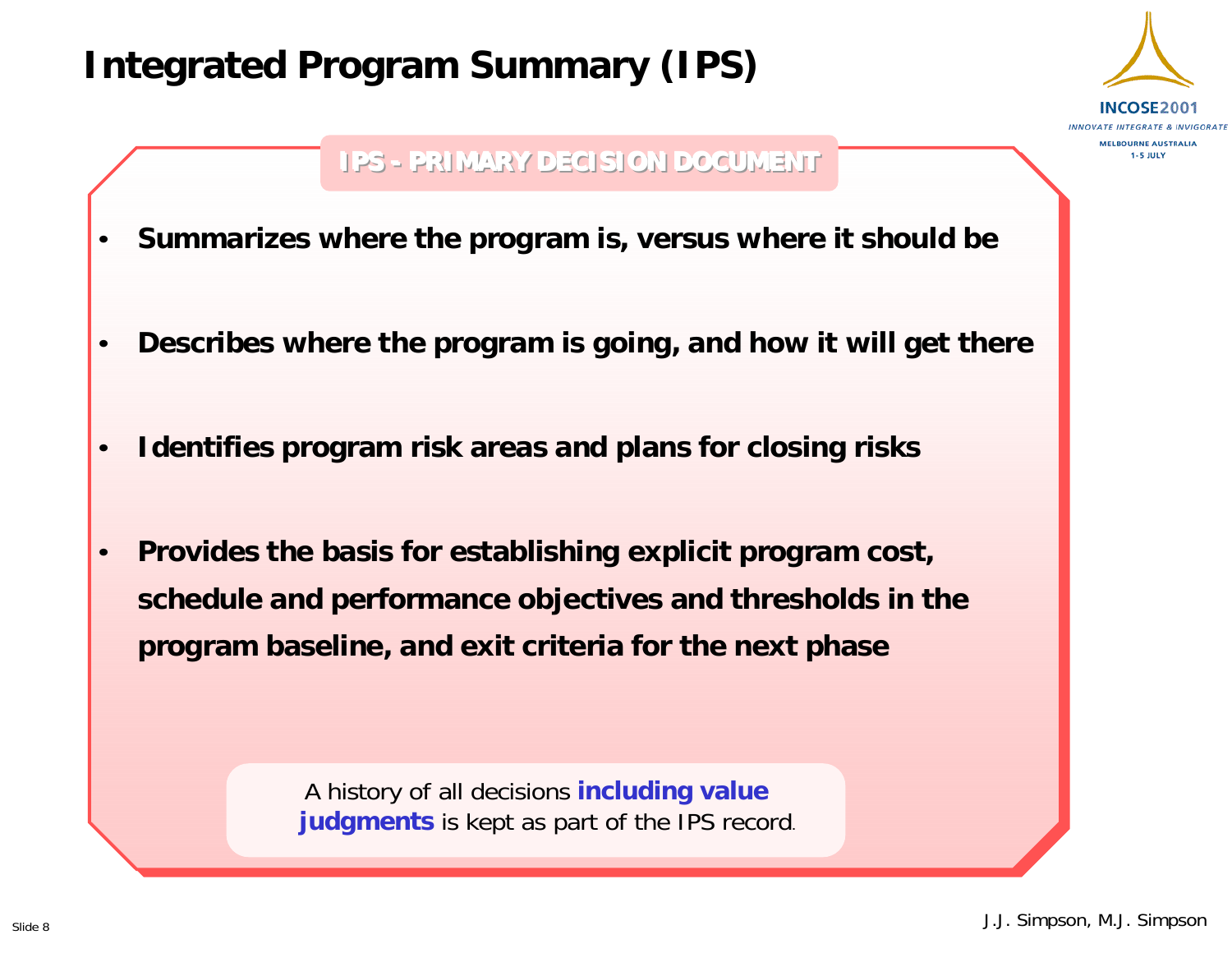### **Overall Acquisition Process**

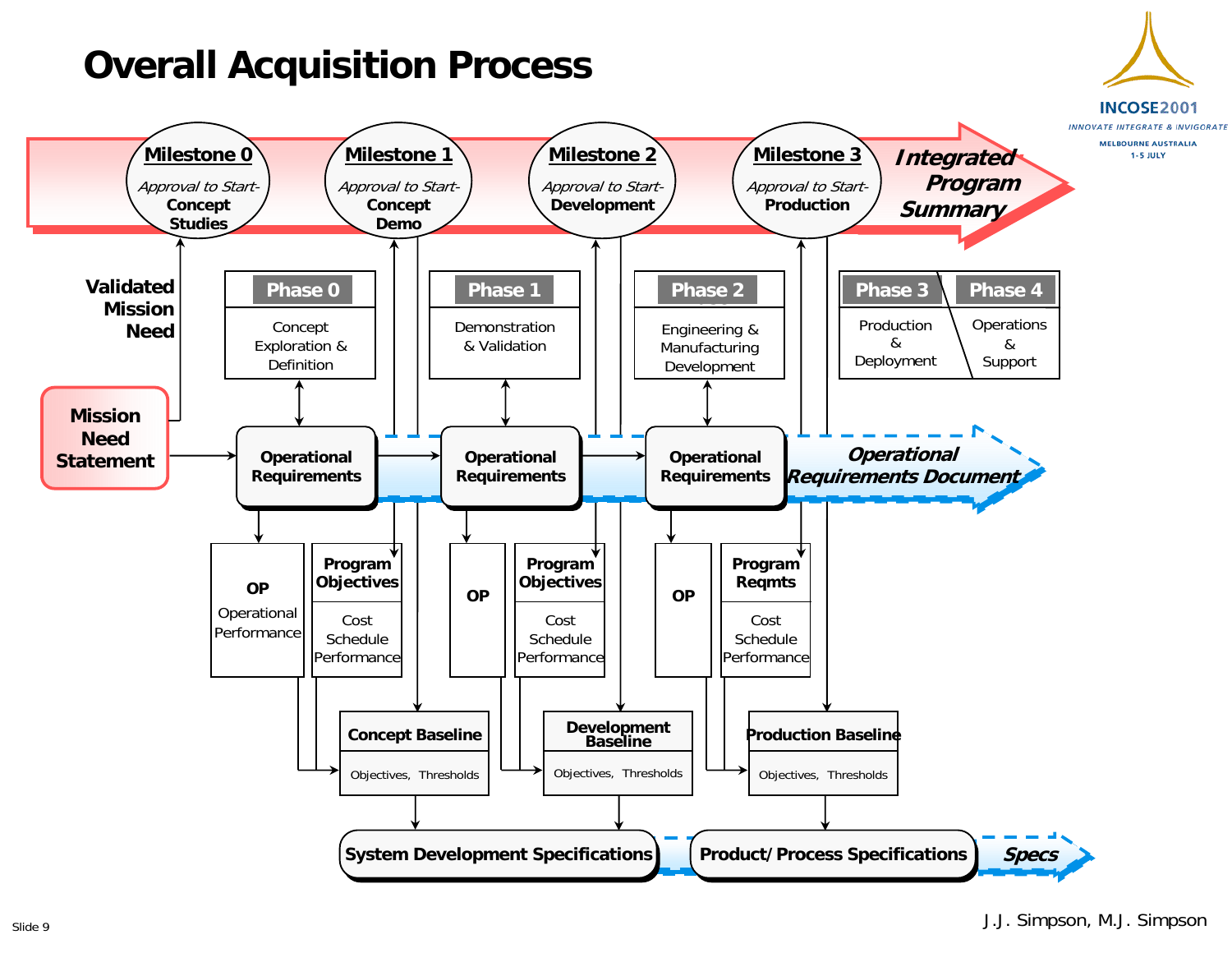### **Military Framework - U.S. Dept of Defense Domain**



#### à **Systems engineering:**

- $\checkmark$  is subordinate to overall project management & control process
- <sup>9</sup>Does not normally impact selection of **Program Structure and Schedule**
- <sup>9</sup>Does not normally impact **Program Affordability Assessment**
- ◆ Does not normally impact **Program Acquisition Strategy**
- à **Elements of existing U.S. DoD infrastructure that have been historically transparent to systems engineers (and other specialty engineers) include:**
	- $\checkmark$  Stated **high-level policies** / values that impact existing system(s)
	- <sup>9</sup>Articulated **high-level objectives** for new mission
	- <sup>9</sup>**Defined operational environment** in which system will reside
	- <sup>9</sup>Application of **well-defined program/project management**
	- 9Clear **command and control structure** for management & decision-making
	- <sup>9</sup>Established **acquisition process** for new/revised system(s)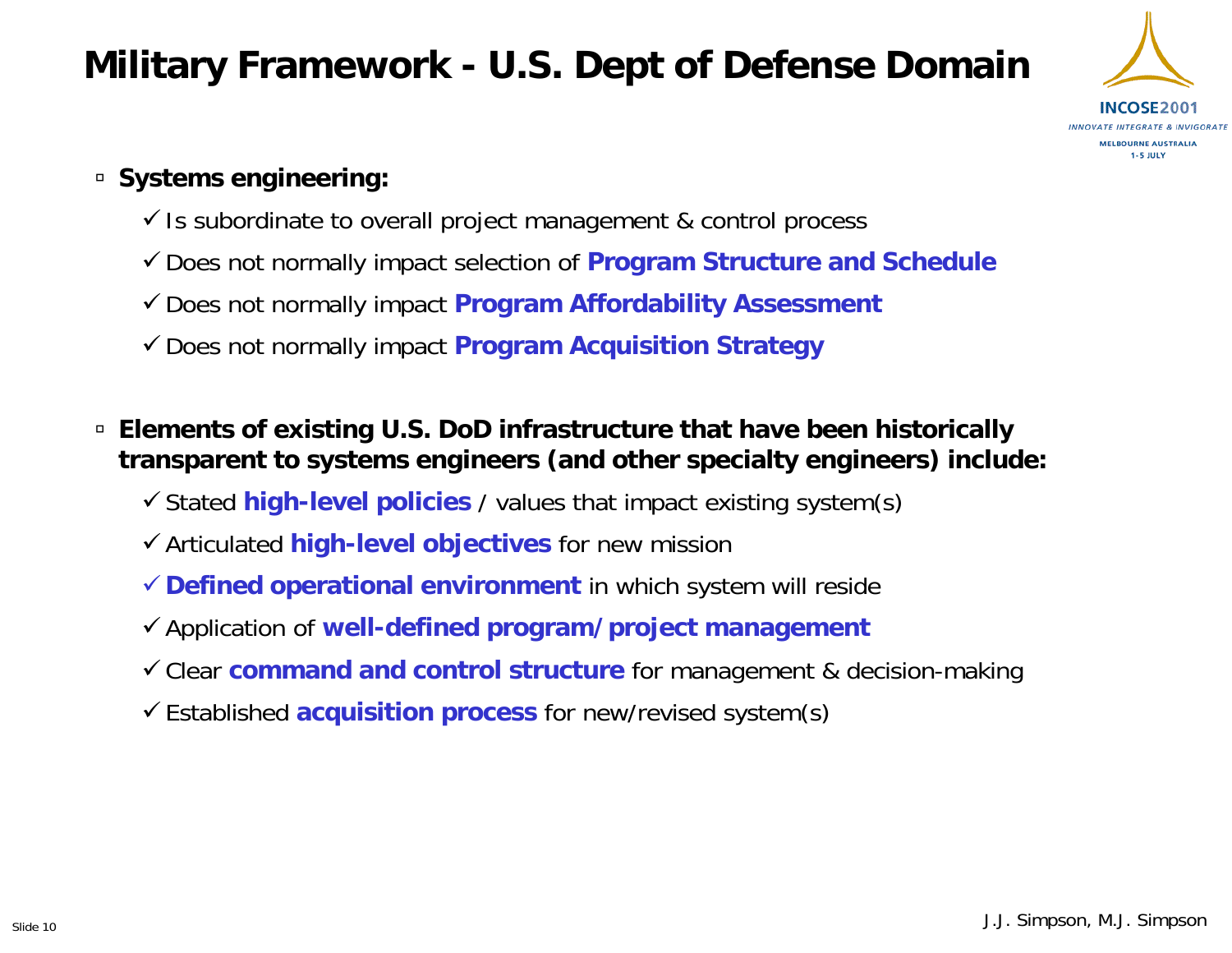# **Consider Context, Infrastructure & System Environment [1992, U.S. Dept of Energy, Morais, Grygiel]**

Т



INCOSE2001 INNOVATE INTEGRATE & INVIGORATE

> **MELBOURNE AUSTRALIA** 1-5 JULY

| <b>Considerations</b>                                       | <b>Observations &amp; Conclusions</b>                                                                                                                                                                   |
|-------------------------------------------------------------|---------------------------------------------------------------------------------------------------------------------------------------------------------------------------------------------------------|
| <b>System Boundaries</b>                                    | "A change in mission resulted in a change from a production system to that<br>of a remediation system."                                                                                                 |
| High-level values,<br>objectives                            | " To change from supporting the nuclear weapons production program to<br>one that would eliminate the threats to the environment and hazards to<br>the public that have resulted from this production." |
| <b>Decision-making</b><br>structures, processes             | "Set up conditions so that the participants have a common understanding<br>of how decisions are made and what is going to be considered."                                                               |
| Acquisition/funding<br>processes,                           | [Although not documented in this paper, a concurrent effort to evaluate<br>and select appropriate acquisition/funding processes involved in DOE<br>cleanup has been ongoing for the last decade.]       |
| Project and/or program<br>management processes,<br>controls | "Ensure  change has been communicated down through all  levels.<br>Establish  milestones to assess progress, risks & problems that will<br>occur while implementing the change."                        |
| <b>Operational environment</b>                              | "The mission change  resulted in direction  to stop production, to close<br>waste storage facilities, & to remediate contamination that had occurred."                                                  |
| <b>Existing technical (or</b><br>other) logic               | "This legally binding agreement [TPA] forms a plan that was developed<br>prior to the application of a well thought out systems approach to<br>developing a solution for site remediation."             |
| <b>Additional critical factors</b><br>(major impacts?)      | "Take a systems view of the objectives that require the Culture change.<br>Periodically assess risk."                                                                                                   |

 $\Gamma$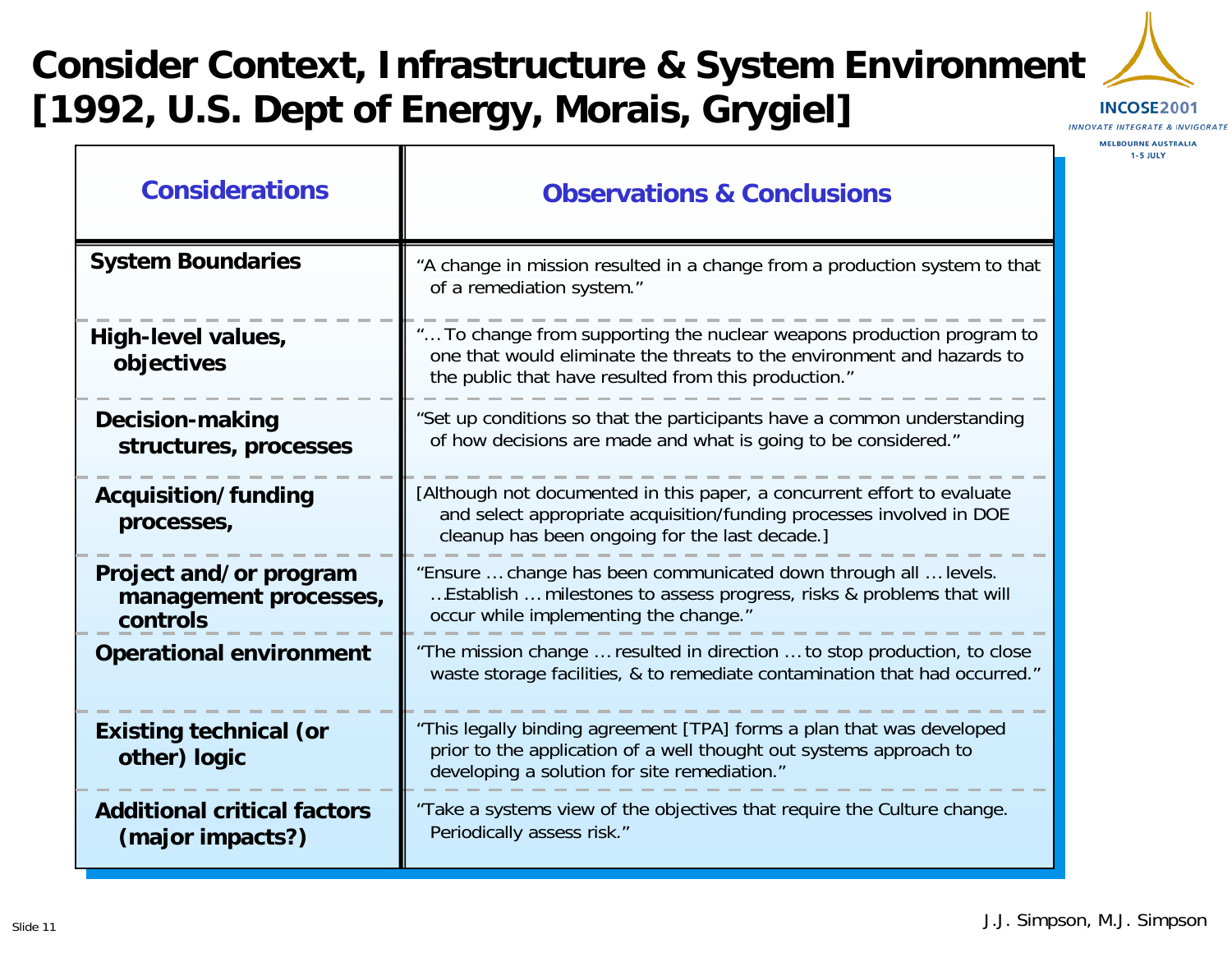# **Consider Context, Infrastructure & System Environment [1999, Eastman Kodak, Mason, et. al.]**



**1-5 JULY** 

**MELBOURNE AUSTRALIA Considerations Observations & ConclusionsSystem Boundaries** "… necessary for Kodak to participate effectively in both the design and introduction of the Advanced Photo System" "Every aspect of the photographic system … would change. To manage **High-level values,**  this change … required Kodak to actively implement system engineering **objectives** principles." Established "…a framework for managing system level negotiations with **Decision-making**  our joint development partners and internal organizations." **structures, processes** Not Addressed**Acquisition/funding processes, Project and/or program**  "1) Providing overall process for development, 2) integrating existing development mgmt processes, 3) integrating widely scattered technology…, **management processes,**  4) providing framework for managing negotiations with joint partners..." **controls**"This project required the cooperative effort of five different companies..." **Operational environment Existing technical (or** Existing Kodak photographic system and relationship with other four companies - (old way of doing business) required extensive change. **other) logic** "…integration of existing development management processes by **Additional critical factors** emphasizing the system environment that these processes exist within. **(major impacts?)** …underlying vulnerability … was an extreme narrowness of scope … designed for development of products in which environment (or system) would remain relatively constant."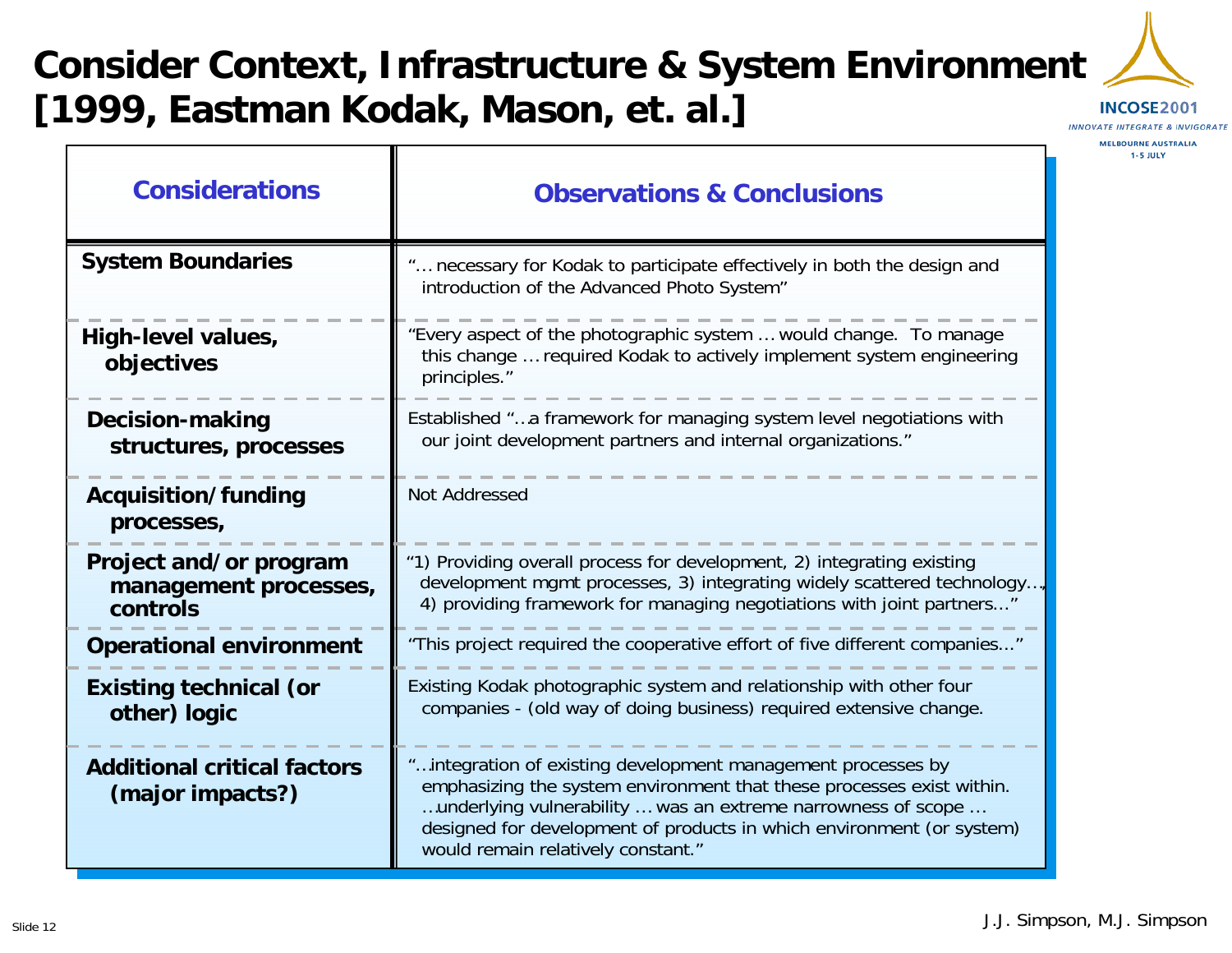# **Consider Context, Infrastructure & System Environment** [1999, Extended Enterprise, Aerospace Sector, Clegg, et. ratsetoon

π

**MELBOURNE AUSTRALIA** 1-5 JULY

| <b>Considerations</b>                                       | <b>Observations &amp; Conclusions</b>                                                                                                                                                                                     |  |
|-------------------------------------------------------------|---------------------------------------------------------------------------------------------------------------------------------------------------------------------------------------------------------------------------|--|
| <b>System Boundaries</b>                                    | EE primarily "internally focused, therefore it neglects the effort necessary to<br>communicate with external supply bases" and other industrial partners."                                                                |  |
| High-level values,<br>objectives                            | "Hopefully produce a process for product introduction that has joint<br>ownership by the extended enterprise companies."                                                                                                  |  |
| <b>Decision-making</b><br>structures, processes             | "each companies perceptions of the PIP is different (e.g. when is it<br>unofficially or officially initiated? include new capability acquisition<br>activities? when complete? include derivations from in-service data?" |  |
| Acquisition/funding<br>processes,                           | "[Some] are in a privileged position have 'risk and revenue sharing<br>contracts' other suppliers  still have to work within confines of<br>traditional contractual arrangements"                                         |  |
| Project and/or program<br>management processes,<br>controls | "stage and review gates are defined differently in each company"                                                                                                                                                          |  |
| <b>Operational environment</b>                              | "staggered effect is apparent within the supply chain, which makes it very<br>difficult to practice concurrent engineering principles"                                                                                    |  |
| <b>Existing technical (or</b><br>other) logic               | "Proliferation of late customer engr/design changes -> suppliers should be<br>involved as soon as there is a possibility of change soadjust their own<br>manufacturing & risk mitigation plans"                           |  |
| <b>Additional critical factors</b><br>(major impacts?)      | "the difficulty in finding links (either in a 'liaison' or 'collaborative' capacity)<br>between the companies"                                                                                                            |  |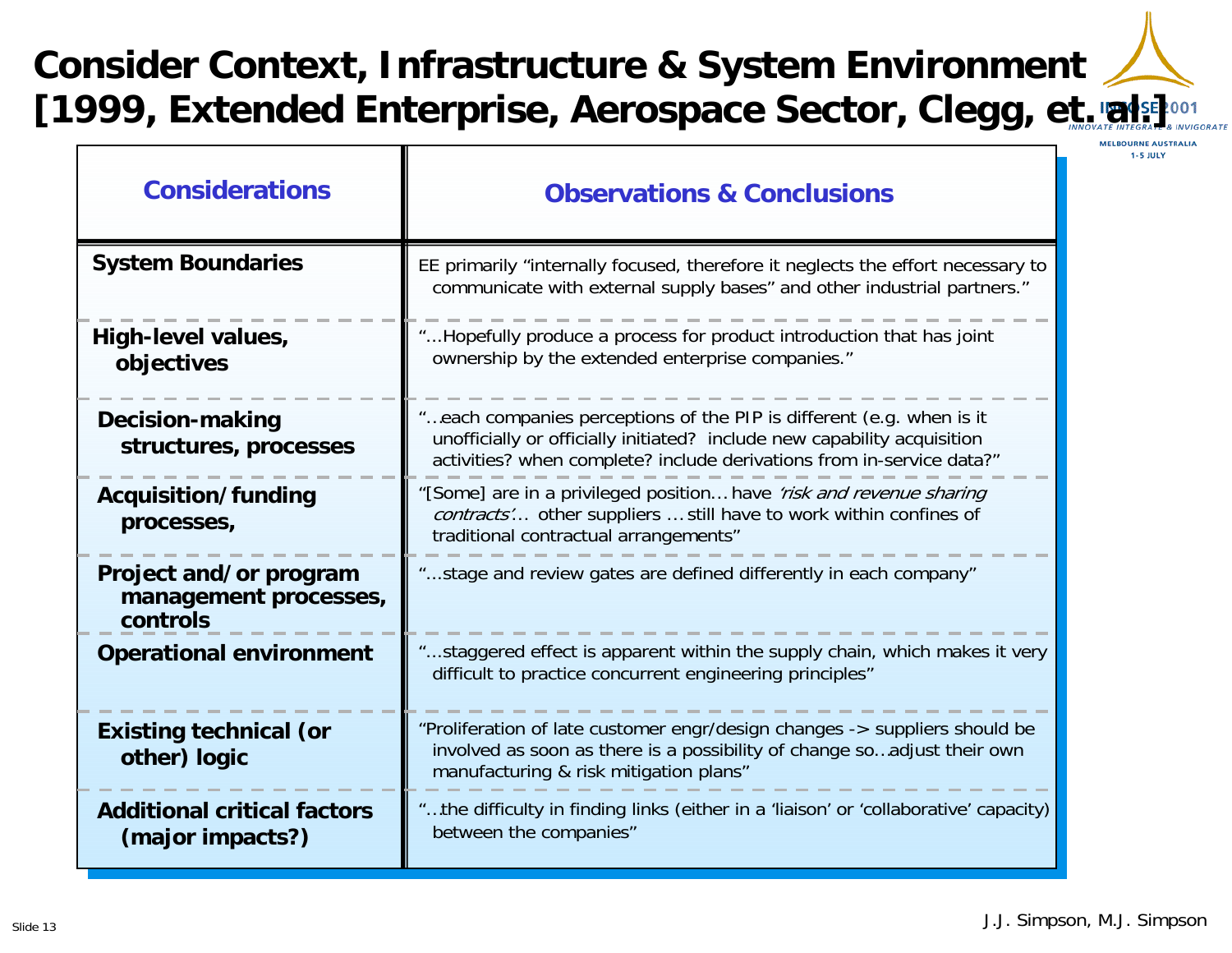## **Consider Context, Infrastructure & System Environment [In Framework Consistent with Your Application Domain!]**

|                                                             | 1992, U.S. DOE<br>(Morais, Grygiel) | <b>1999, Kodak</b><br>(Mason, et. al.) | 1999, EE in<br><b>Aerospace</b><br>(Clegg, et. al.) |  |
|-------------------------------------------------------------|-------------------------------------|----------------------------------------|-----------------------------------------------------|--|
| <b>System Boundaries</b>                                    |                                     |                                        |                                                     |  |
| High-level values,<br>objectives                            |                                     |                                        |                                                     |  |
| <b>Decision-making</b><br>structures, processes             |                                     |                                        |                                                     |  |
| Acquisition/funding<br>processes,                           |                                     |                                        |                                                     |  |
| Project and/or program<br>management processes,<br>controls |                                     |                                        |                                                     |  |
| <b>Operational environment</b>                              |                                     |                                        |                                                     |  |
| <b>Existing technical (or</b><br>other) logic               |                                     |                                        |                                                     |  |
| <b>Additional critical factors</b><br>(major impacts?)      |                                     |                                        |                                                     |  |